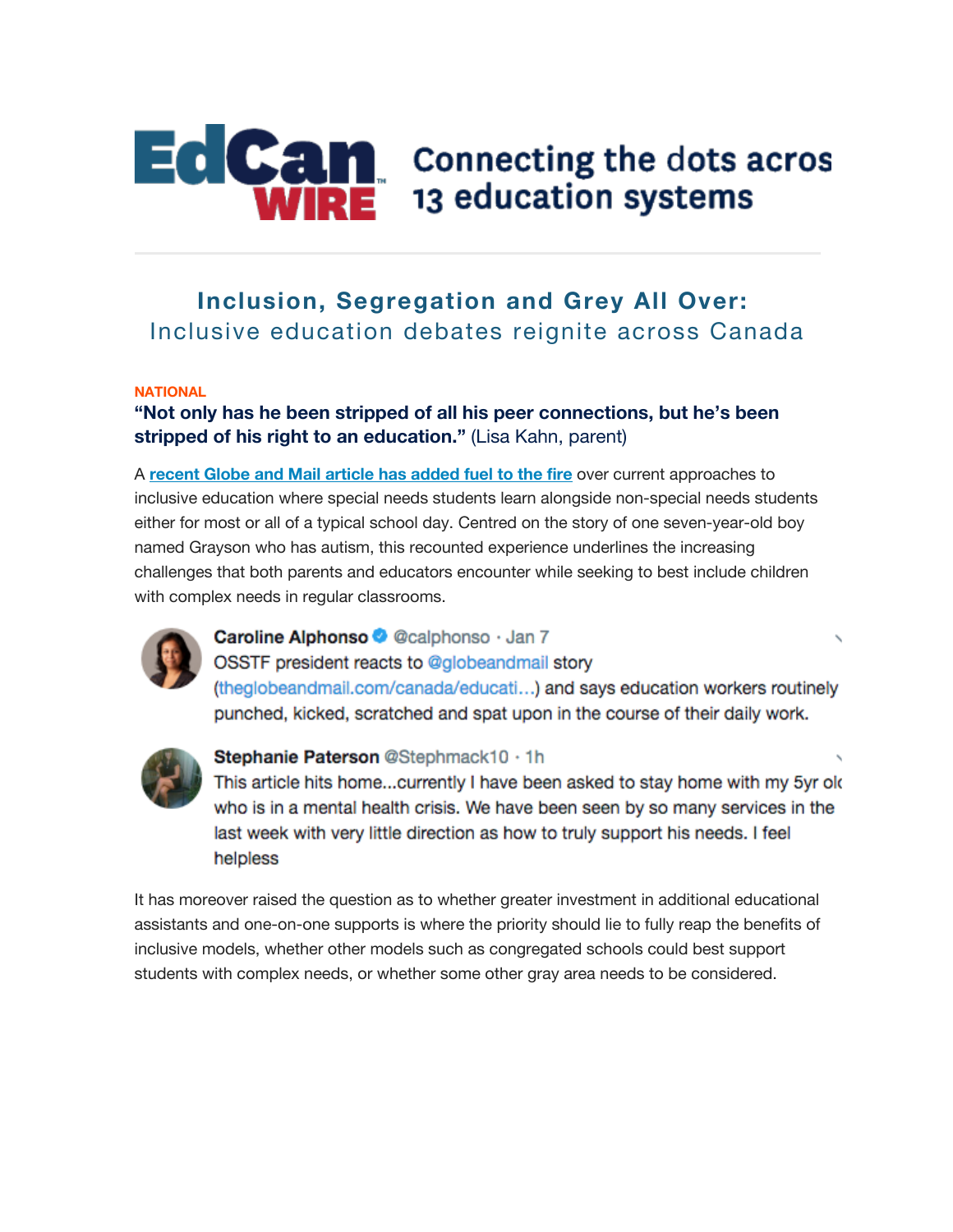

#### Inclusion BC @InclusionBC · Jan 5

We need to support staff AND abandon failed models, attitudes & systemic barriers to #inclusion & diverse learners. Adding support without other keys to systemic reform (training, mentoring, accountability, collaboration) just fosters costly dependence & uphill battles #bced

**"A congregated school is a special purpose school, specifically designed and staffed with willing educators to provide children who have complex disabilities with a safe place to learn, to develop community and to thrive."** (Phil Richmond and Hayley Avruskin, Parents, Congregated School Parent Network)

This was **the response by two Toronto-based parents who stated that** inclusive education doesn't work for students with complex special needs but only for those with moderate special needs, supporting instead special purpose schools deemed "congregated schools." These parents suggest that both inclusion and congregation models should co-exist.



#### Shannon Proudfoot @ @sproudfoot · Jan 9

That's it, right? It's not a one-fits-all, you want to be able to pick the option that works best for your child. I'm glad you found a class that's a good fit!



# Jacqueline Specht @JacquelineSpec9 · Jan 8

It reminds me of the line in the documentary Including Samuel..."Inclusion is easy to do poorly. And when we do it poorly, we reinforce the beliefs that this cannot work". @\_danhabib

#### **NOVA SCOTIA**

# **"It's either segregation or inclusion, and we fail to look at the grey area, and there is a grey area specifically within the autism community."** (Allison Garber, Board Member, Autism Nova Scotia)

Allison Garber, board member of Autism Nova Scotia, **suggests that we can't say that inclusion doesn't work** since appropriate investments haven't actually been tried, and given that education models continue to guarantee the failure of neurodiverse students and students with disabilities. **Garber has also stated that debates have often been framed by either segregation or inclusion**, and that there is a grey area specifically for students with autism whereby some students benefit from the social skills they gain being among peers in inclusive classrooms, coupled with learning breaks and the support of a teaching assistant. For other learners, she says, they can't manage at all in the mainstream classroom. In the former case, Garber suggests that *all* students benefit from learning to embrace differing needs and abilities.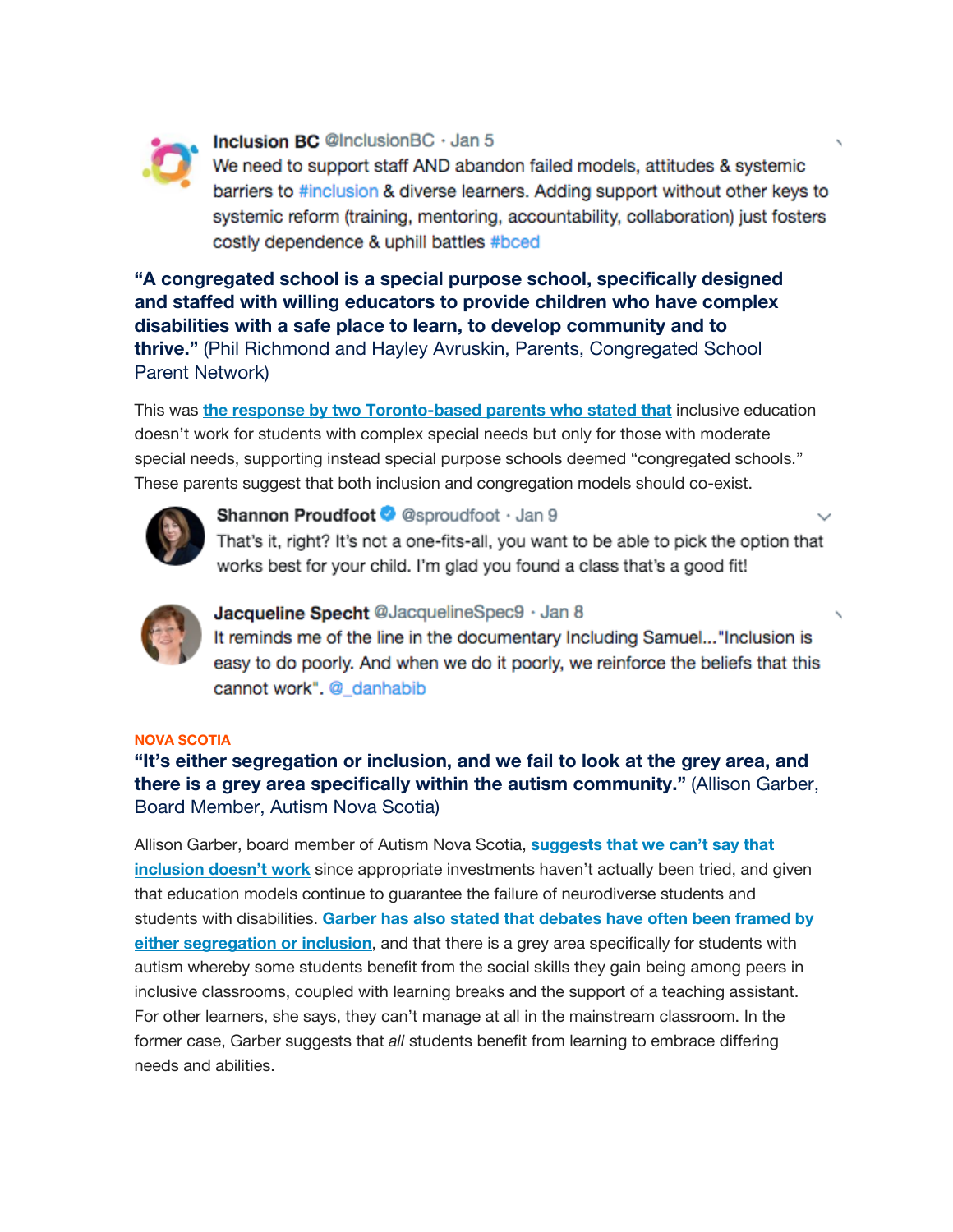

## Ally Garber @AllyGarbs · Jan 10

We can't accurately weigh the merits of inclusive education until we actually commit to doing it right.

That responsibility is on us, not our kids. My editorial for the @globeandmail.



Jody R. Carr @ @jodycarr\_mla · Jan 10 Successful inclusive education requires 3 P's:

- 1. POLICY and Legislation
- 2. PROCESS and Implementation
- 3. PRACTICE and Support

You can't be successful w/o all 3. There are great examples throughout Canada + World for anyone wanting to improve.

#### #inclusionisnottheproblem

#### **BRITISH COLUMBIA**

**"This is a systemic issue around the province, meeting the needs of all children as it is a challenging proposition. We face major challenges around funding levels that make it difficult."** (Jordan Watters, Chair, Greater Victoria School District)

The **Greater Victoria School District announced that it has begun tracking why special needs students** arrive late, leave early or miss school entirely including how frequently such requests to do so are being made outside of students' individual education plans. The **North Vancouver School District and the Toronto District School Board** have also been reported to be undertaking similar data collection.